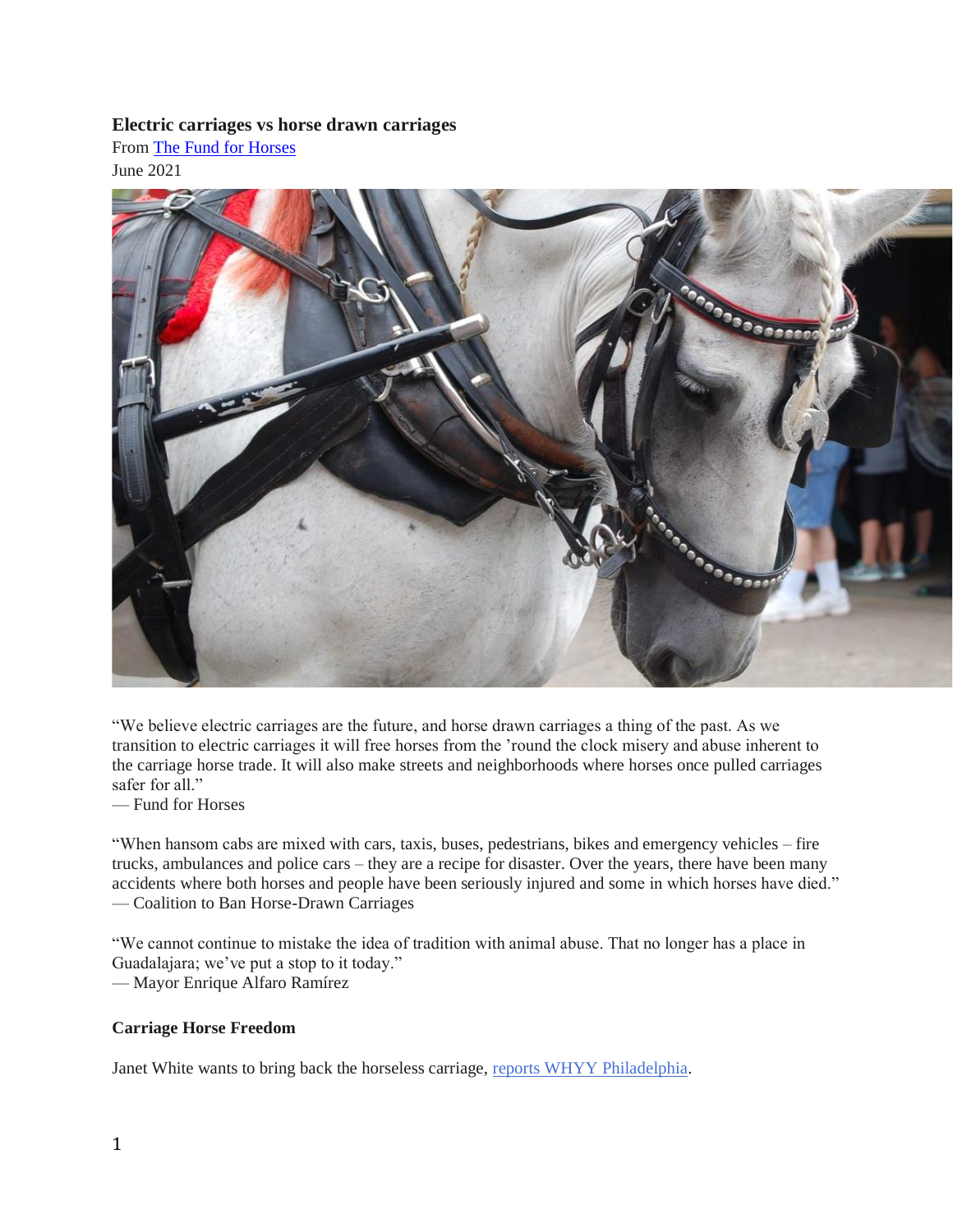The animal rights activist and leader of the group Carriage Horse Freedom has an idea she thinks could help the tourism industry shift away from horse-powered buggy rides, a popular draw in the visitorpacked streets of Philadelphia's oldest neighborhoods.



*This e-carriage made by ETours replaced horse-driven carriages in German cities. (ETours/ Peter Czwiertnia)*

"You can combine the nostalgic feel of an 18th-century carriage, because they look just like them, but they are battery-operated," said White. "So there's no horse, and there's no suffering involved." [Read](https://whyy.org/articles/hold-your-horses-can-old-timey-e-carriages-replace-old-city-buggies/)  [more](https://whyy.org/articles/hold-your-horses-can-old-timey-e-carriages-replace-old-city-buggies/) »

## **More carriages**

Electric carriages come in all shapes, sizes and styles. Wouldn't you love to see the sights while riding around in one of these?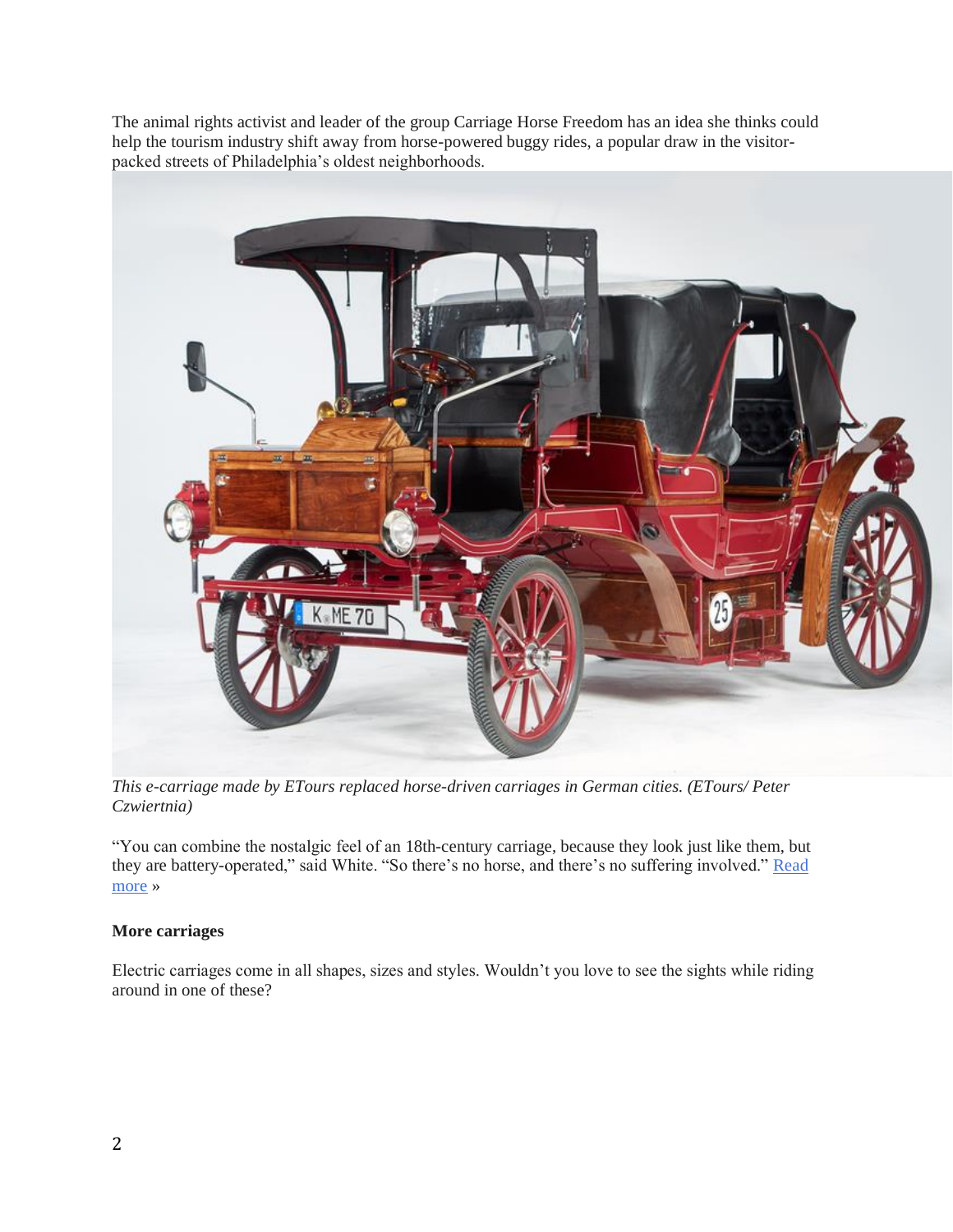

*1. Berlin City Centre*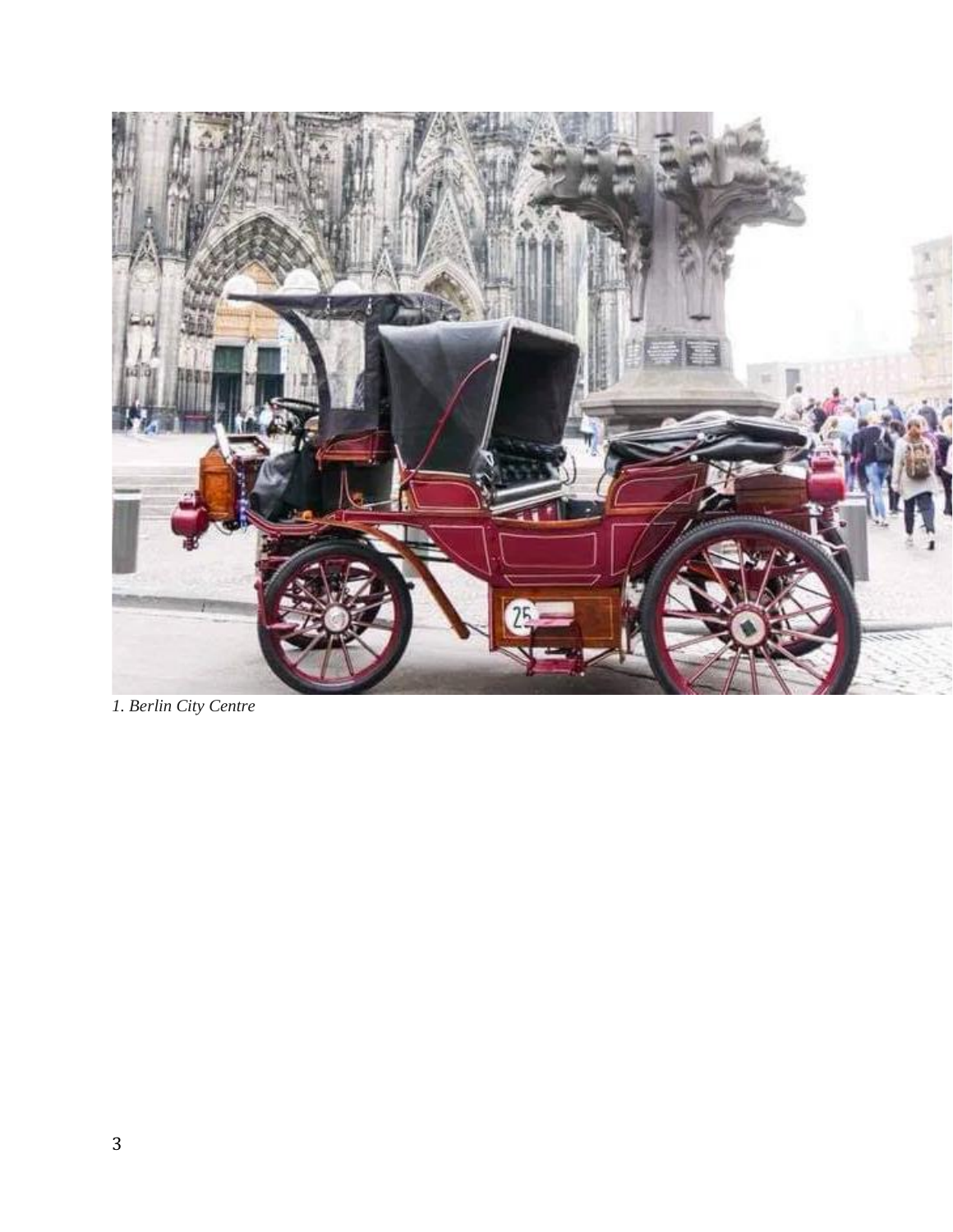

*2. Electric Carriage Berlin. From ViaTour.com.*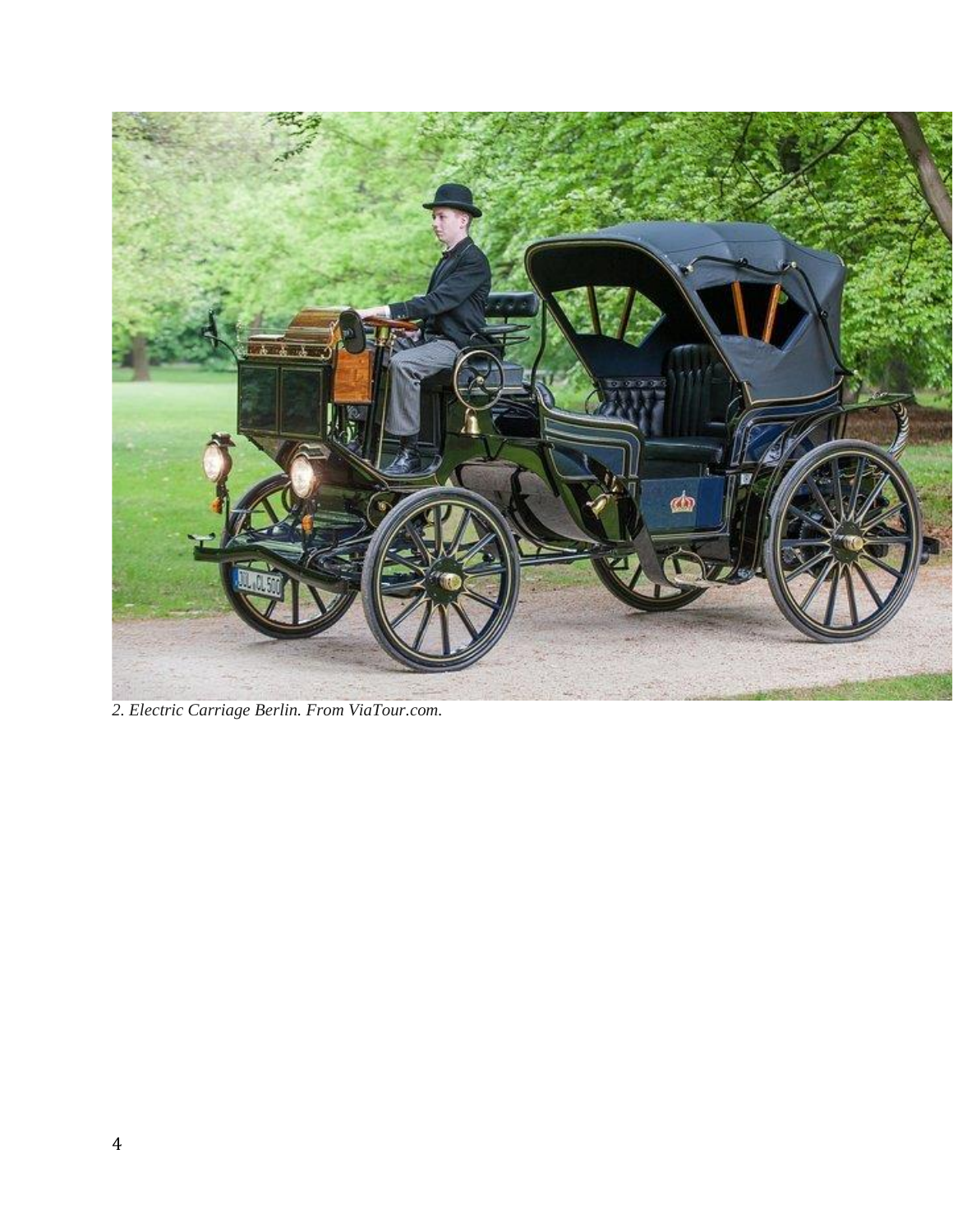

*3. Electric carriage Guadalajara, Mexico.*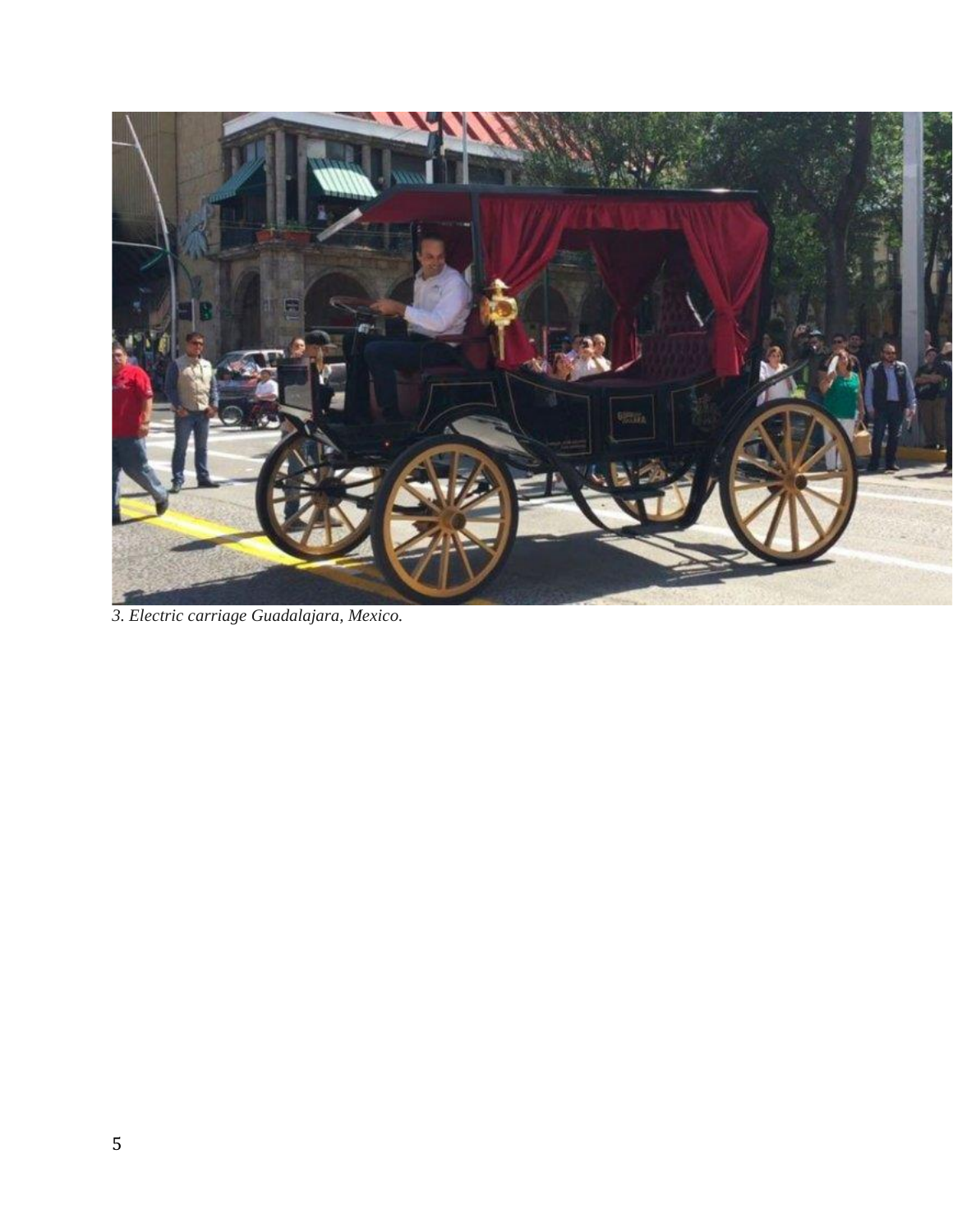

*4. Mumbai, India*. *Times of India.*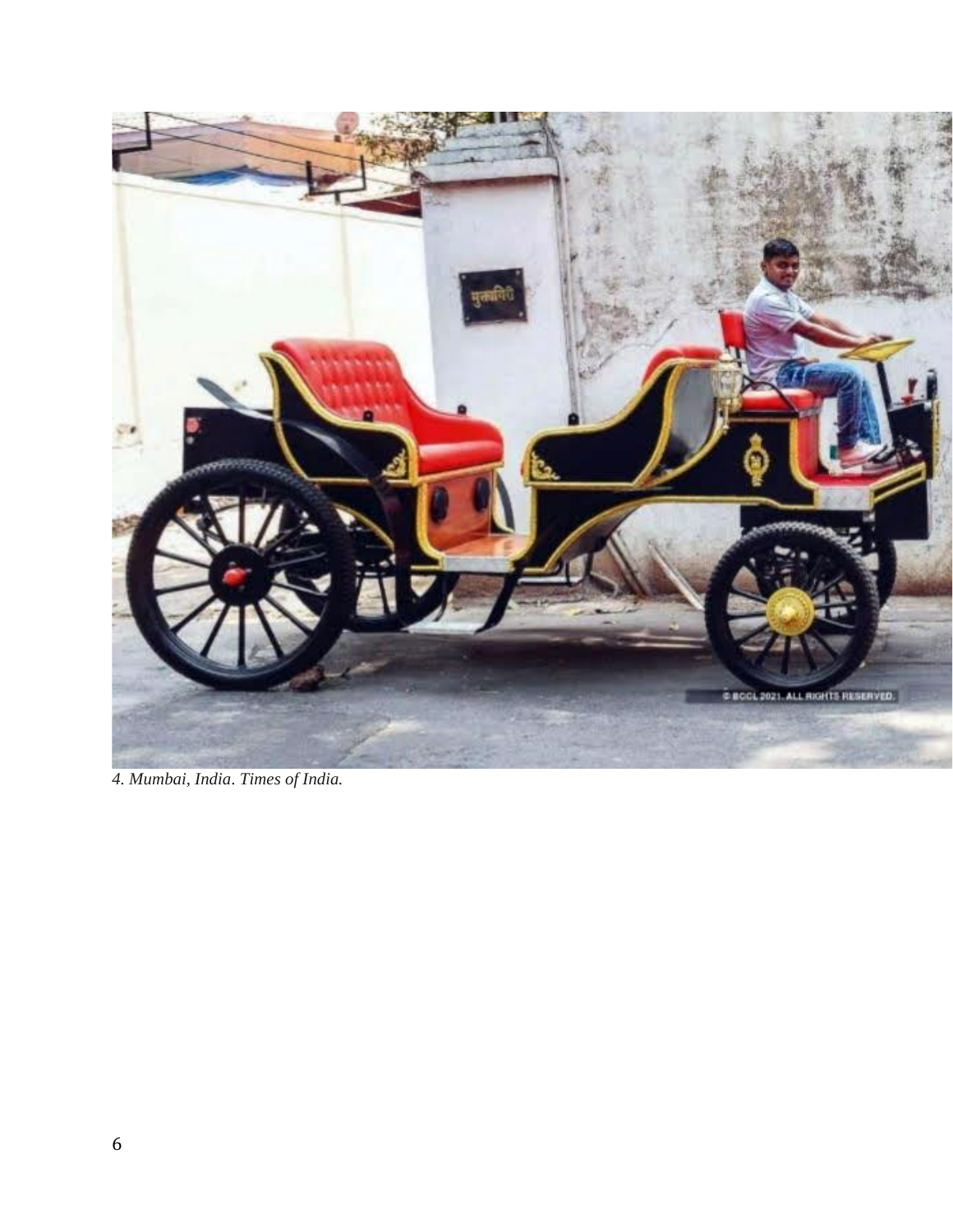

*5. You can get this little gem for \$2,000 on Alibaba.*

**Last but certainly not least. Take a look at this.**